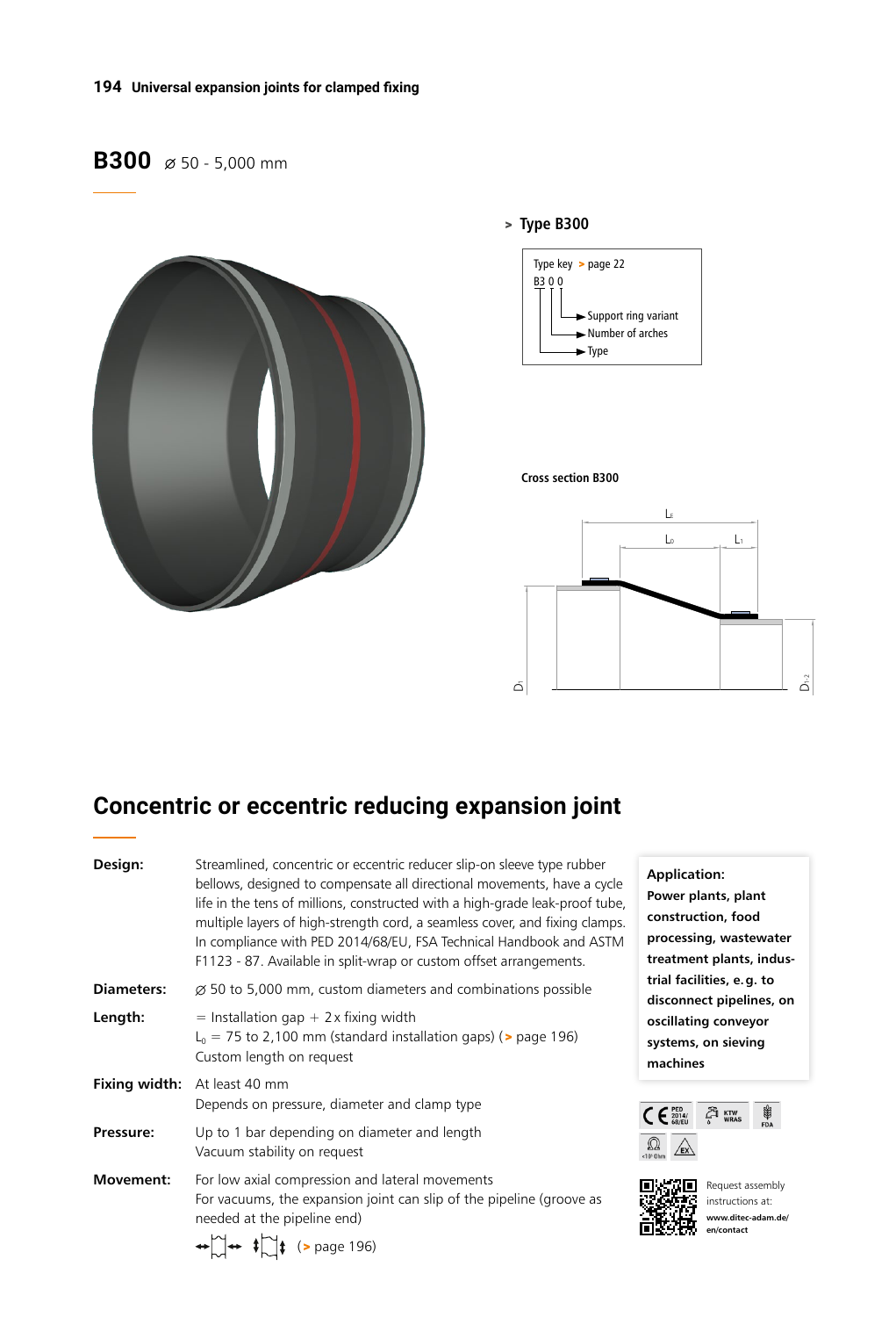

| <b>Elastomer</b> | <b>Fabric</b>   | <b>Marking</b>             | $\mathrm{C}$   | <b>Application</b>                                                   |
|------------------|-----------------|----------------------------|----------------|----------------------------------------------------------------------|
| <b>EPDM</b>      | Polyamid        |                            | $-40$ +100     | Cooling water, hot water, seawater, acids, dilute chlorine compounds |
| <b>EPDM</b>      | Aramid          |                            | $-40$ +100     | Cooling water, hot water, seawater, acids, dilute chlorine compounds |
| <b>EPDMht</b>    | Aramid          |                            | $-40$ +120     | Cooling water, hot water, seawater, acids, dilute chlorine compounds |
| <b>EPDMwras</b>  | Polyamid        |                            | $-40$ +100     | Drinking water, foodstuffs                                           |
| <b>EPDMwras</b>  | Aramid          |                            | $-40$ +100     | Drinking water, foodstuffs                                           |
| EPDMbeige        | Polyamid        |                            | $-40$ +100     | <b>Foodstuffs</b>                                                    |
| EPDMbeige        | Aramid          |                            | $-40$ +100     | Foodstuffs                                                           |
| <b>IIR</b>       | Polyamid        |                            | $-20$   $+100$ | Hot water, acids, bases, gases                                       |
| IIR              | Aramid          | $\mathcal{L}(\mathcal{A})$ | $-20$   $+100$ | Hot water, acids, bases, gases                                       |
| <b>CSM</b>       | Polyamid        |                            | $-20$ +100     | Strong acids, bases, chemicals                                       |
| <b>CSM</b>       | Aramid          |                            | $-20$   $+100$ | Strong acids, bases, chemicals                                       |
| <b>NBR</b>       | Polyamid        | <b>Service Service</b>     | $-30$   $+100$ | Oils, petrol, solvents, compressed air                               |
| <b>NBR</b>       | Aramid          |                            | $-30$ +100     | Oils, petrol, solvents, compressed air                               |
| NBRbeige         | Polyamid        |                            | $-30$ +100     | Oil, fatty foods                                                     |
| NBRbeige         | Aramid          |                            | $-30$ +100     | Oil, fatty foods                                                     |
| <b>CR</b>        | Polyamid        |                            | $-20$ +90      | Cooling water, slightly oily water, seawater                         |
| <b>CR</b>        | Aramid          |                            | $-20$ +90      | Cooling water, slightly oily water, seawater                         |
| <b>FPM</b>       | Aramid          |                            | $-20$ +180     | Corrosive chemicals, petroleum distillates                           |
| FPMbeige         | Aramid          |                            | $-20$   $+180$ | Oil, fatty foods                                                     |
| <b>NR</b>        | Polyamid        |                            | $-20$ +70      | Abrasive materials                                                   |
| Silicon          | Aramid<br>Glass |                            | $-60$ +200     | Air, saltwater atmosphere, foodstuffs, medical technology            |

## **Bellows elastomers and reinforcements**

# **Clamps**

| Design:           | Depending on pressure and diameters, endless clamp belt, screw thread belt, small clamps or<br>hinge bolt clamps. At higher pressures, 2 parallel clamps per side   |                                                                                                        |                                                                                        |  |
|-------------------|---------------------------------------------------------------------------------------------------------------------------------------------------------------------|--------------------------------------------------------------------------------------------------------|----------------------------------------------------------------------------------------|--|
| Width:            | Endless clamp belt:<br>Screw thread belt:<br>Small clamp:<br>Hinge bolt clamp:                                                                                      | $\frac{3}{4}$ "<br>$\frac{1}{2}$ "<br>depending on $\varnothing$ : 9-12 mm<br>depending on Ø: 18-30 mm |                                                                                        |  |
| <b>Materials:</b> | Endless clamp belt with screw lugs (tongs):<br>Screw thread belt with threaded screw lugs:<br>Small clamp, belt and housing:<br>Hinge bolt clamp, belt and housing: |                                                                                                        | 1.7300<br>1.4310<br>1.4016 (Screw steel galvanised)<br>1.4016 (Screw steel galvanised) |  |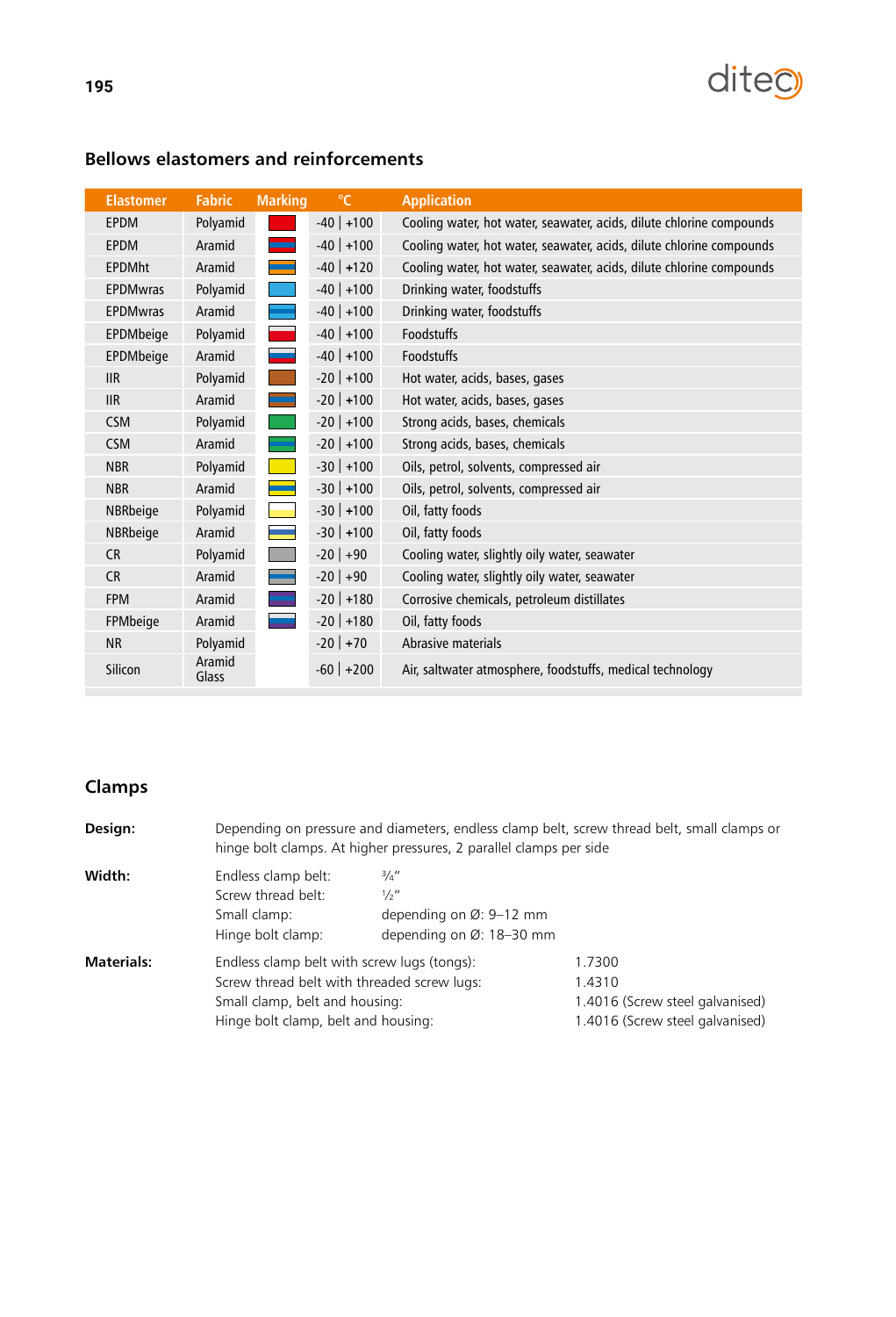

| Potential combination |            |              | <b>Movement</b> |               |                |  |
|-----------------------|------------|--------------|-----------------|---------------|----------------|--|
| Ø<br>$D_{1}$          | Ø          | Gap          |                 |               |                |  |
| mm                    | $D_{1-2}$  | mm           | mm              | mm            | ±mm            |  |
| 100                   | 80         | 60           | 1               | $\bf{0}$      | 2              |  |
| 125                   | 80         | 135          | $\overline{2}$  | $\bf{0}$      | 4              |  |
|                       | 100        | 75           | 1               | $\bf{0}$      | $\overline{2}$ |  |
|                       | 80         | 210          | 3               | $\bf{0}$      | 6              |  |
| 150                   | 100        | 150          | $\overline{2}$  | 0             | 4              |  |
|                       | 125        | 75           | 1               | 0             | $\overline{2}$ |  |
|                       | 80<br>100  | 360<br>300   | 6<br>5          | $\bf{0}$<br>0 | 10<br>8        |  |
| 200                   | 125        | 225          | 4               | 0             | 6              |  |
|                       | 150        | 150          | $\overline{2}$  | $\bf{0}$      | 4              |  |
|                       | 80         | 510          | 8               | 0             | 13             |  |
|                       | 100        | 450          | 7               | 0             | 11             |  |
| 250                   | 125        | 375          | 6               | 0             | 9              |  |
|                       | 150        | 300          | 5               | 0             | 8              |  |
|                       | 200        | 150          | 3               | 0             | 4              |  |
|                       | 80         | 660          | 11              | 0             | 16             |  |
|                       | 100<br>125 | 600<br>525   | 10<br>9         | 0<br>$\bf{0}$ | 14<br>13       |  |
| 300                   | 150        | 450          | 8               | 0             | 11             |  |
|                       | 200        | 300          | 5               | 0             | 7              |  |
|                       | 250        | 150          | 3               | 0             | 4              |  |
|                       | 80         | 810          | 14              | 0             | 19             |  |
|                       | 100        | 750          | 13              | 0             | 17             |  |
|                       | 125        | 675          | 12              | $\bf{0}$      | 16             |  |
| 350                   | 150        | 600          | 10              | 0             | 14             |  |
|                       | 200        | 450          | 8               | 0             | 10             |  |
|                       | 250<br>300 | 300<br>150   | 5<br>3          | 0<br>0        | 7<br>3         |  |
|                       | 100        | 900          | 16              | 0             | 20             |  |
|                       | 125        | 825          | 15              | 0             | 18             |  |
|                       | 150        | 750          | 1 <sup>3</sup>  | $\bf{0}$      | 17             |  |
| 400                   | 200        | 600          | 11              | 0             | 13             |  |
|                       | 250        | 450          | 8               | 0             | 10             |  |
|                       | 300        | 300          | 6               | 0             | 7              |  |
|                       | 350<br>150 | 150<br>1050  | 3<br>19         | $\bf{0}$<br>0 | 3<br>22        |  |
|                       | 200        | 900          | 17              | 0             | 19             |  |
|                       | 250        | 750          | 14              | $\bf{0}$      | 16             |  |
| 500                   | 300        | 600          | 12              | 0             | 13             |  |
|                       | 350        | 450          | 9               | $\bf{0}$      | 10             |  |
|                       | 400        | 300          | 6               | 0             | 6              |  |
|                       | 450        | 150          | 3               | $\bf{0}$      | 3              |  |
|                       | 200<br>250 | 1200<br>1050 | 23<br>21        | 0<br>0        | 24<br>21       |  |
|                       | 300        | 900          | 18              | $\bf{0}$      | 18             |  |
| 600                   | 350        | 750          | 15              | 0             | 15             |  |
|                       | 400        | 600          | 12              | 0             | 12             |  |
|                       | 450        | 450          | 9               | 0             | 9              |  |
|                       | 500        | 300          | 6               | $\mathbf{0}$  | 6              |  |
|                       | 250<br>300 | 1350<br>1200 | 27<br>25        | 0<br>0        | 26<br>23       |  |
|                       | 350        | 1050         | 22              | 0             | 20             |  |
| 700                   | 400        | 900          | 19              | 0             | 17             |  |
|                       | 450        | 750          | 16              | 0             | 15             |  |
|                       | 500        | 600          | 13              | 0             | 12             |  |
|                       | 600        | 300          | 7               | 0             | 6              |  |
|                       | 300        | 1500         | 32              | 0             | 28             |  |
|                       | 350<br>400 | 1350<br>1200 | 29<br>26        | 0<br>$\bf{0}$ | 25<br>23       |  |
| 800                   | 450        | 1050         | 23              | 0             | 20             |  |
|                       | 500        | 900          | 20              | 0             | 17             |  |
|                       | 600        | 600          | 13              | 0             | 11             |  |
|                       | 700        | 300          | $\overline{7}$  | $\bf{0}$      | 6              |  |

| <b>Potential combination</b> |                |              | Movement             |                |          |  |
|------------------------------|----------------|--------------|----------------------|----------------|----------|--|
| Ø<br>$\mathsf{D}_1$          | Ø<br>$D_{1-2}$ | Gap          |                      |                |          |  |
| mm                           |                | mm           | mm                   | mm             | $\pm$ mm |  |
|                              | 350            | 1650         | 36                   | 0              | 30       |  |
|                              | 400            | 1500         | 33                   | 0              | 27       |  |
|                              | 450            | 1350         | 30                   | $\mathbf{0}$   | 25       |  |
| 900                          | 500            | 1200         | 27                   | 0              | 22       |  |
|                              | 600            | 900          | 21                   | 0              | 16       |  |
|                              | 700            | 600          | 14                   | 0              | 11       |  |
|                              | 800            | 300          | $\overline{7}$       | $\overline{0}$ | 5        |  |
|                              | 400            | 1800         | 40                   | 0              | 32       |  |
|                              | 450            | 1650         | 37                   | 0              | 29       |  |
| 1000                         | 500            | 1500         | 34                   | $\mathbf{0}$   | 27       |  |
|                              | 600            | 1200         | 28                   | 0              | 21       |  |
|                              | 700            | 900          | 21                   | 0              | 16       |  |
|                              | 800<br>900     | 600<br>300   | 14<br>$\overline{7}$ | 0<br>0         | 11<br>5  |  |
|                              | 450            |              |                      |                | 34       |  |
|                              | 500            | 1950<br>1800 | 45<br>42             | 0<br>0         | 31       |  |
|                              | 600            | 1500         | 36                   | 0              | 26       |  |
| 1100                         | 700            | 1200         | 29                   | 0              | 21       |  |
|                              | 800            | 900          | 22                   | 0              | 16       |  |
|                              | 900            | 600          | 15                   | 0              | 10       |  |
|                              | 1000           | 300          | 8                    | $\overline{0}$ | 5        |  |
|                              | 500            | 2100         | 50                   | 0              | 36       |  |
|                              | 600            | 1800         | 43                   | 0              | 31       |  |
|                              | 700            | 1500         | 37                   | 0              | 25       |  |
| 1200                         | 800            | 1200         | 30                   | 0              | 20       |  |
|                              | 900            | 900          | 23                   | 0              | 15       |  |
|                              | 1000           | 600          | 15                   | 0              | 10       |  |
|                              | 1100           | 300          | 8                    | 0              | 5        |  |
|                              | 600            | 2100         | 52                   | 0              | 35       |  |
|                              | 700            | 1800         | 45                   | 0              | 30       |  |
|                              | 800            | 1500         | 38                   | 0              | 25       |  |
| 1300                         | 900            | 1200         | 31                   | 0              | 20       |  |
|                              | 1000           | 900          | 23                   | 0              | 15       |  |
|                              | 1100           | 600          | 16                   | 0              | 10       |  |
|                              | 1200           | 300          | 8                    | $\overline{0}$ | 5        |  |
|                              | 700            | 2100         | 53                   | 0              | 34       |  |
|                              | 800            | 1800         | 46                   | 0              | 29       |  |
|                              | 900            | 1500         | 39                   | 0              | 25       |  |
| 1400                         | 1000           | 1200         | 32                   | 0              | 20       |  |
|                              | 1100           | 900          | 24                   | 0              | 15       |  |
|                              | 1200           | 600          | 16                   | 0              | 10       |  |
|                              | 1300           | 300          | 8                    | 0              | 5        |  |
|                              | 800            | 2100         | 55                   | 0              | 34       |  |
|                              | 900            | 1800         | 47                   | 0              | 29       |  |
|                              | 1000           | 1500         | 40                   | $\mathbf{0}$   | 24       |  |
| 1500                         | 1100           | 1200<br>900  | 32<br>25             | $\bf{0}$<br>0  | 19<br>14 |  |
|                              | 1200<br>1300   |              |                      |                |          |  |
|                              | 1400           | 600<br>300   | 17<br>8              | $\bf{0}$<br>0  | 10<br>5  |  |
|                              | 900            | 2100         | 56                   | 0              | 33       |  |
|                              | 1000           | 1800         | 49                   | $\mathbf{0}$   | 28       |  |
|                              | 1100           | 1500         | 41                   | $\bf{0}$       | 24       |  |
| 1600                         | 1200           | 1200         | 33                   | $\bf{0}$       | 19       |  |
|                              | 1300           | 900          | 25                   | 0              | 14       |  |
|                              | 1400           | 600          | 17                   | $\bf{0}$       | 9        |  |
|                              | 1500           | 300          | 9                    | 0              | 5        |  |
|                              |                |              |                      |                |          |  |

The specified movements may vary depending on the design pressure.

**Customised products available**